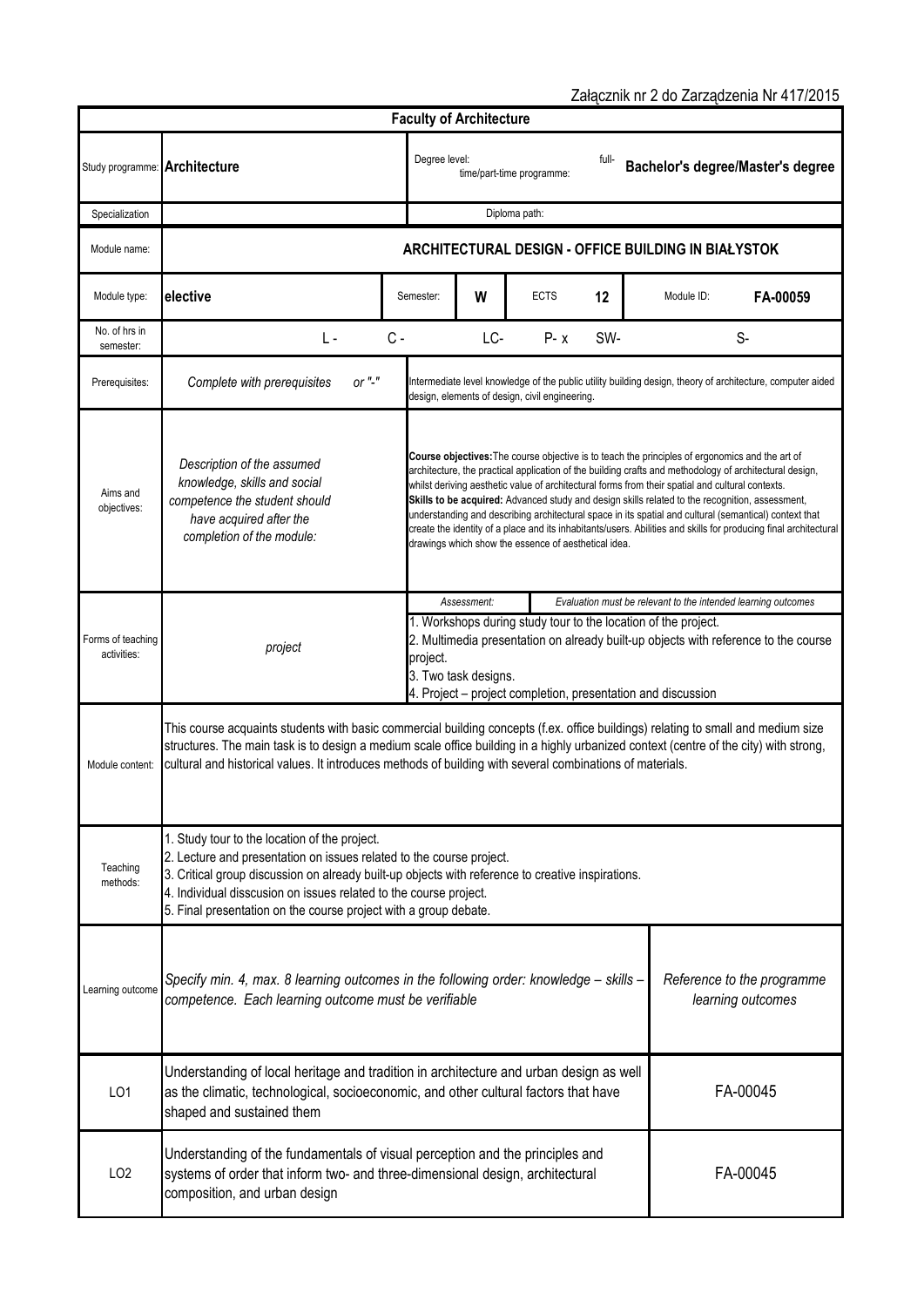| LO <sub>3</sub>             | Understanding of the diverse needs, values, behavioral norms, physical ability, and<br>social and spatial patterns that characterize different individuals and the implication of<br>this diversity for the societal roles and responsibilities of architects | FA-00045                                                                                  |             |
|-----------------------------|---------------------------------------------------------------------------------------------------------------------------------------------------------------------------------------------------------------------------------------------------------------|-------------------------------------------------------------------------------------------|-------------|
| LO <sub>4</sub>             | Understanding of the basic principles and appropriate application and performance of<br>building envelope materials and assemblies                                                                                                                            | FA-00045<br>FA-00044                                                                      |             |
| LO <sub>5</sub>             | Ability to use architectural principles in the design of buildings, interior spaces, and<br>sites                                                                                                                                                             | FA-00045<br>FA-00048                                                                      |             |
| LO <sub>6</sub>             | Ability to gather, assess, record, and apply relevant information in architectural<br>coursework                                                                                                                                                              | FA-00045                                                                                  |             |
| LO <sub>7</sub>             | Ability to produce final architectural drawings which show the essence of<br>aesthetical idea.                                                                                                                                                                | FA-00051<br>FA-00052<br>FA-00053                                                          |             |
| LO <sub>8</sub>             | Ability to use appropriate representational media, including freehand drawing<br>and computer technology, to convey essential formal elements at each stage<br>of the design process                                                                          | FA-00051<br>FA-00052<br>FA-00053<br>FA-00054<br>FA-00055                                  |             |
| No. of learning<br>outcome  | Methods of assessing the learning outcome                                                                                                                                                                                                                     | Type of teaching activities (if more<br>than one) during which the outcome<br>is assessed |             |
| <b>LO1</b>                  | Evaluation of design solutions presented in task designs and final project                                                                                                                                                                                    | Project                                                                                   | Task design |
| LO2                         | Evaluation of design solutions presented in task designs and final project                                                                                                                                                                                    | Project                                                                                   | Task design |
| LO3                         | Evaluation of design solutions presented in task designs and final project                                                                                                                                                                                    | Project                                                                                   | Task design |
| LO4                         | Evaluation of design solutions presented in task designs and final project                                                                                                                                                                                    | Project                                                                                   | Task design |
| LO <sub>5</sub>             | Evaluation of design solutions presented in task designs and final project                                                                                                                                                                                    | Project                                                                                   | Task design |
| LO <sub>6</sub>             | Evaluation of mutimedia presentation.                                                                                                                                                                                                                         | Presentation                                                                              |             |
| <b>LO7</b>                  | Evaluation of design solutions presented in task designs and final project                                                                                                                                                                                    | Project                                                                                   |             |
| <b>LO8</b>                  | Evaluation of multimedia presentation as well as design solutions presented in<br>task designs and final project                                                                                                                                              | Project<br>Presentation                                                                   | Task design |
| Student workload (in hours) | lecture attendance                                                                                                                                                                                                                                            |                                                                                           | 0           |
|                             | participation in classes, laboratory classes, etc.                                                                                                                                                                                                            |                                                                                           | 75          |
|                             | preparation for classes, laboratory classes, projects, seminars, etc.<br>working on projects, reports, etc.                                                                                                                                                   |                                                                                           | 70<br>75    |
|                             | participation in student-teacher sessions related to the classes/seminar/project                                                                                                                                                                              |                                                                                           | 30          |
|                             | implementation of project tasks                                                                                                                                                                                                                               |                                                                                           | 70          |
|                             | preparation for and participation in exams/tests                                                                                                                                                                                                              |                                                                                           | 0           |
|                             |                                                                                                                                                                                                                                                               |                                                                                           |             |
|                             |                                                                                                                                                                                                                                                               |                                                                                           |             |
|                             |                                                                                                                                                                                                                                                               | <b>TOTAL:</b>                                                                             | 320         |
| Quantitative<br>indicators  |                                                                                                                                                                                                                                                               |                                                                                           | <b>ECTS</b> |
|                             | Student workload - activities that require direct teacher participation:                                                                                                                                                                                      | 100                                                                                       | 12          |
|                             | Student workload - practical activities:                                                                                                                                                                                                                      | 220                                                                                       |             |